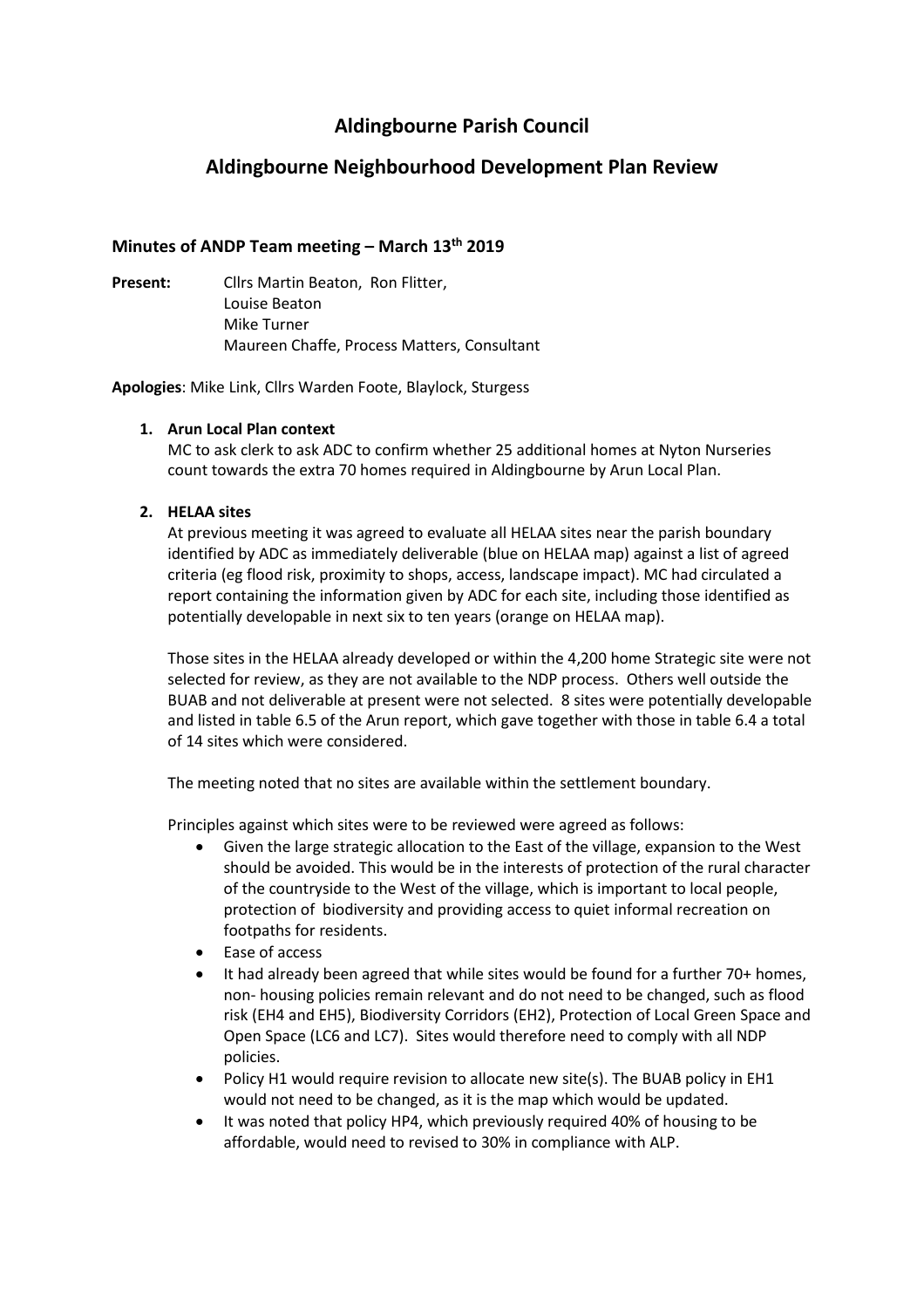| Description                                          | Comment                                                                                                                                                                                                                                                                                                                                                                                                                                                                                                                              |
|------------------------------------------------------|--------------------------------------------------------------------------------------------------------------------------------------------------------------------------------------------------------------------------------------------------------------------------------------------------------------------------------------------------------------------------------------------------------------------------------------------------------------------------------------------------------------------------------------|
| 18AL1: Land East of<br>Hook Lane (78)                | ADC indicate developable in $6 - 10$ or $11 +$ yrs. Sole access<br>is via Hook Lane, a narrow, winding lane mainly without<br>footways and therefore not capable of accommodating<br>extra traffic, covered by ANDP Quiet Lane community<br>aspirations, well used by walkers and cyclists. Extends well<br>outside BUAB into countryside west of Westergate. ANDP<br>policy EH10 "Unlit Village Status" applies. Sites granted on<br>Appeal before first ANDP was made do not set precedent.<br>Rejected.                           |
| 32: Wings Nursery,<br>Lidsey Road (60)               | Former glasshouse, brownfield land. Just outside BUAB to<br>West of village but adjusting BUAB here would add to<br>coherence of BUAB because it extends historical linear<br>pattern of village settlement to Westergate/Woodgate<br>with minimal extension into countryside, and site to north<br>is already developed as a touring caravan site. Site was<br>identified for housing in original ANDP, consulted on and<br>general public approval given. Improves visual quality of<br>Woodgate area. No access issues. Approved. |
| WE10: Westergate<br>Lodge, Westergate<br>Street (48) | Former glasshouse currently used for<br>horticulture/allotment. Extends well beyond BUAB into<br>open countryside. Forms part of Biodiversity corridor to<br>West of Westergate (Policy EH2). Poor access - single<br>width unmade lane with public footpath into open<br>countryside. Rejected.                                                                                                                                                                                                                                     |
| 113A: Land West of<br>Westergate                     | Extends well beyond settlement boundary to West of<br>Village. Rejected.                                                                                                                                                                                                                                                                                                                                                                                                                                                             |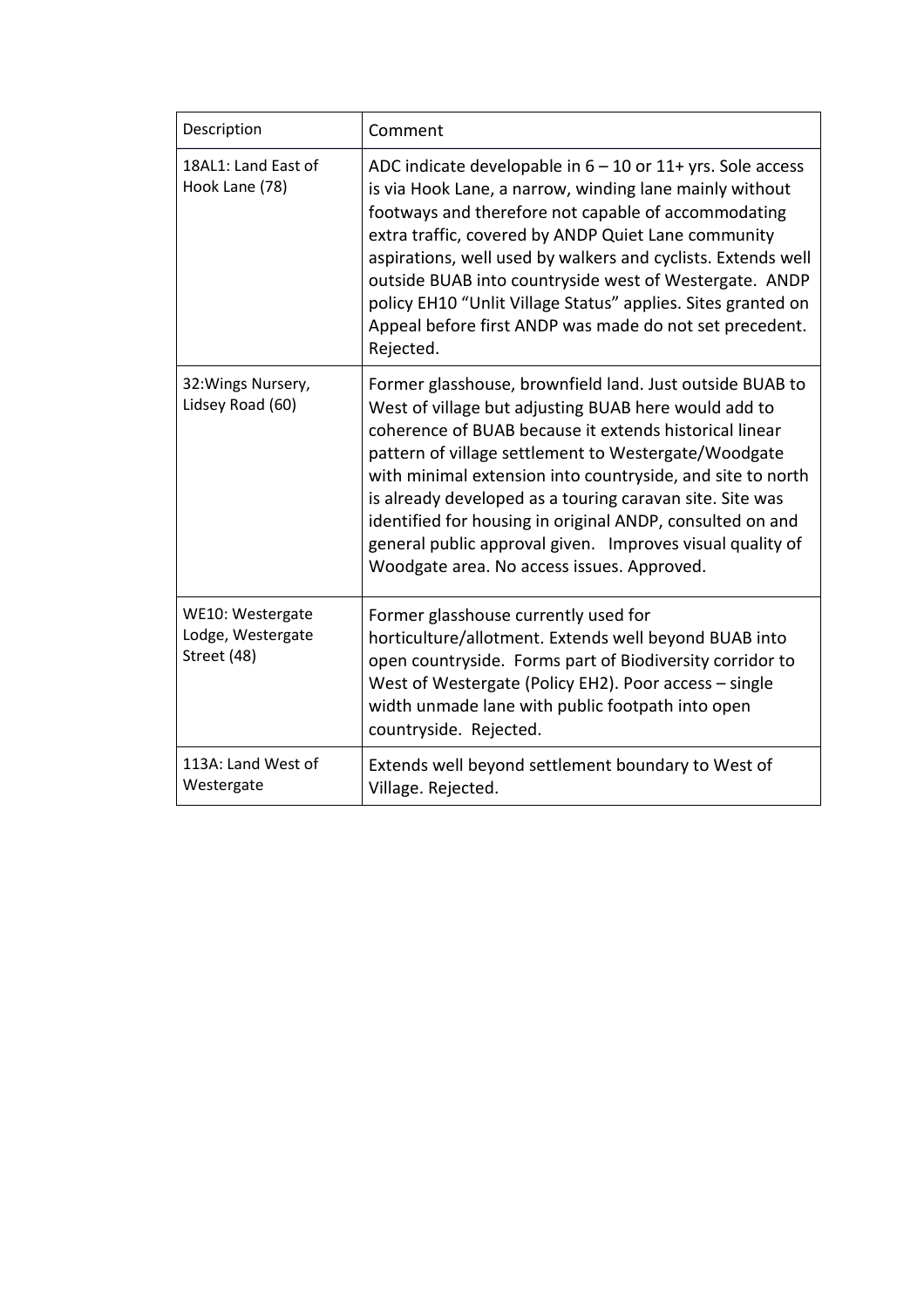| EA12: Land surrounding<br>Long House, Nyton Road<br>(16)                   | Site is adjacent to BUAB but forms important visual gap<br>between the settlements of Westergate and Eastergate.<br>This separation is recognised in Arun Local Plan as<br>important to both villages. It forms the only piece of<br>green space between the new Nyton Nurseries<br>development and the historic buildings forming the<br>Conservation Area and older built character of the village<br>at the point it links to the parish of Eastergate. Retaining it<br>would retain the setting of that historic character. The<br>Eastergate Rife (chalk stream therefore protected by UK<br>Biodiversity Action Plan) runs through the site to the SE<br>(part now piped but nonetheless the stream is of<br>biological interest). There is a history of flooding on the<br>A29 in this location (photos in local historical studies),<br>recently owing to blockage of culvert below road. Culvert<br>upgraded by EA but remains a potential risk. Rejected. |
|----------------------------------------------------------------------------|---------------------------------------------------------------------------------------------------------------------------------------------------------------------------------------------------------------------------------------------------------------------------------------------------------------------------------------------------------------------------------------------------------------------------------------------------------------------------------------------------------------------------------------------------------------------------------------------------------------------------------------------------------------------------------------------------------------------------------------------------------------------------------------------------------------------------------------------------------------------------------------------------------------------------------------------------------------------|
| <b>NEWAL1: Garage Court</b><br>and Allotment Gardens<br>off Ivy Lane (11)  | Site owned by ADC and part leased to APC on long lease<br>for allotments. APC and allotmentholders have invested<br>substantially in the site in recent years, which is now well<br>used and maintained. Allocated as Local Green Space in<br>ANDP. Housing would remove important parking area for<br>nearby houses. Rejected.                                                                                                                                                                                                                                                                                                                                                                                                                                                                                                                                                                                                                                     |
| WE12: Land South of<br>Byfields, Nyton Road<br>(11)                        | Part of biodiversity corridor to West of Westergate<br>connecting Northfields Lane with Nyton Spinney and<br>beyond. Would extend BUAB to West of Westergate.<br>Proximity to regular flood risk area at Northfields Lane<br>junction with Nyton Road leads to risk of run off<br>exacerbating flooding in that area, where numbers of<br>houses have been flooded. Poor access onto Nyton Road,<br>where history of speeding and incidents has caused<br>concern. Rejected.                                                                                                                                                                                                                                                                                                                                                                                                                                                                                        |
| WE9:Land at Nyton<br>Road, Northfields Lane<br>and Fontwell Avenue<br>(12) | Access would be via Northfields Lane, which has a long<br>history of serious flooding, and is a well used public<br>footpath. Site has bat population and forms part of<br>biodiversity corridor to West of Westergate. Rejected.                                                                                                                                                                                                                                                                                                                                                                                                                                                                                                                                                                                                                                                                                                                                   |
| WE8: Land north of Lees<br>Yard, Lidsey Road (37)                          | Only developable piece of land between A29 and Strategic<br>site not forming part of strategic site. Too small to be a<br>buffer. Access good. Potential for site improvement. While<br>contamination might be a problem there was no known<br>history of this. Like 32 would provide coherence and<br>logical linear extension of BUAB for Westergate and<br>Woodgate. Approved.                                                                                                                                                                                                                                                                                                                                                                                                                                                                                                                                                                                   |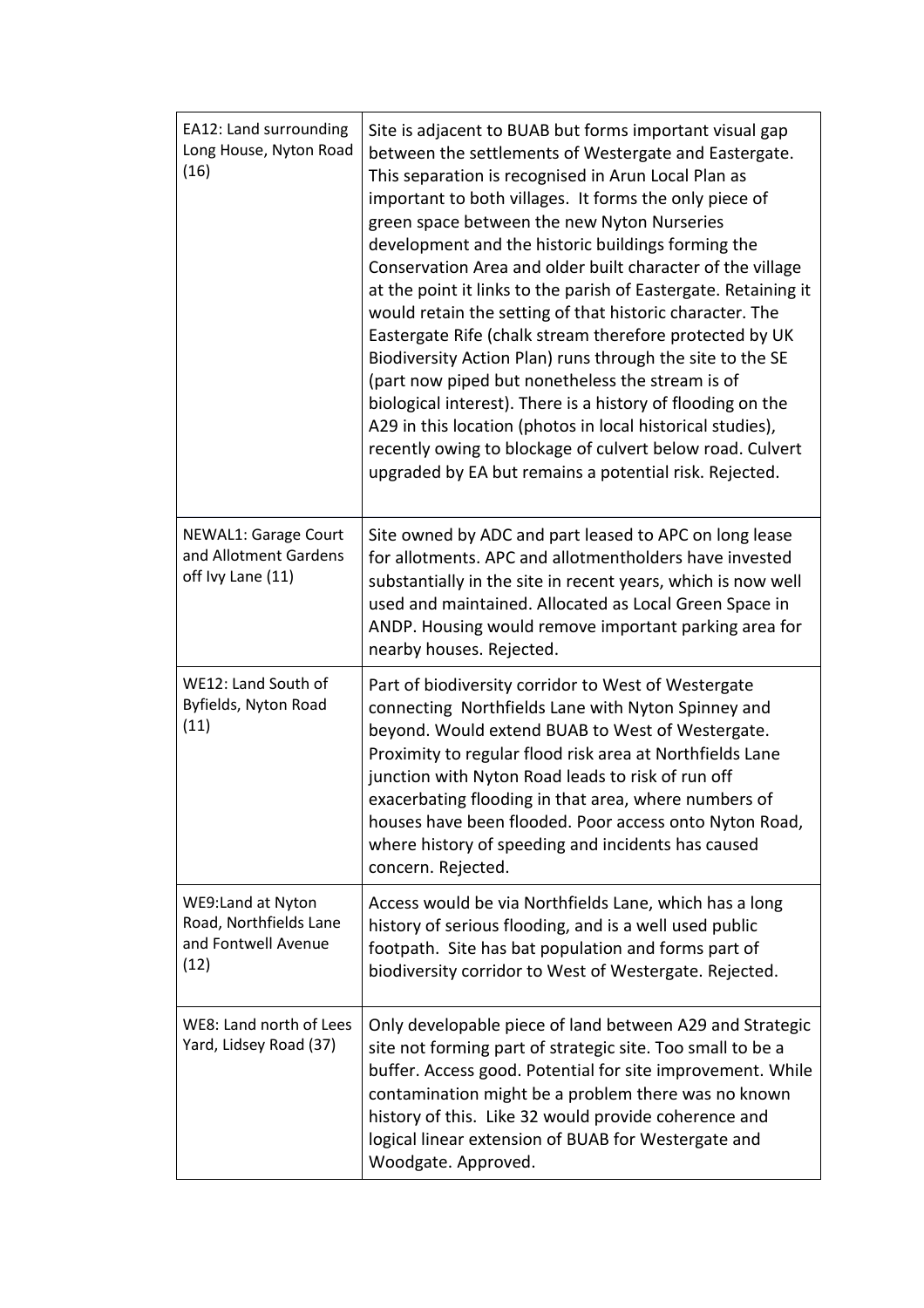| 113B: West of<br>Westergate Street (73)                                       | Site is within biodiversity corridor to West of Westergate.<br>Has no access. Extends well outside BUAB to West of<br>Westergate into Countryside. Rejected.                                                                                                                                                       |
|-------------------------------------------------------------------------------|--------------------------------------------------------------------------------------------------------------------------------------------------------------------------------------------------------------------------------------------------------------------------------------------------------------------|
| 18AL3: West of Hook<br>Lane $(12)$                                            | Would extend BUAB too far to West of village, forming<br>intrusion into Countryside. Access to Hook Lane has same<br>problems as 18AL1. Barnside was outside BUAB, only won<br>on appeal and meant BUAB has already had to be<br>adjusted, need to avoid further nibbling into it to West of<br>village. Rejected. |
| WE6A: Ryefield<br>Farmhouse, Oaktree<br>Lane (12)                             | Within Strategic allocation. Piecemeal development of<br>Strategic site pending planning approval for Masterplan is<br>unacceptable. Rejected.                                                                                                                                                                     |
| WE4: Land East of<br>Westergate St (362)                                      | Within Strategic allocation. Piecemeal development of<br>Strategic site pending planning approval for Masterplan is<br>unacceptable. Site forms major part of biodiversity<br>corridor to East of village. Rejected.                                                                                               |
| 18AL4: Land at Bridge<br>Cottage and the old<br>Cottage, Lidsey Road<br>(25). | Within Strategic allocation. Piecemeal development of<br>Strategic site pending planning approval for Masterplan is<br>unacceptable. Dangerous access at Lidsey Bend. Rejected.                                                                                                                                    |

Summary Comments:

- 2 sites were chosen which provide sites for 55 and 35 homes, totalling 90. Together with the 25 coming forward at Nyton Nurseries this would provide 115, which is over 50% more than the number required. If an order of preference between them were required, Wings would be first priority because it was subject to consultation in the original ANDP. It was noted that ABE CLT had been offered first refusal for the affordable housing. Lees Yard would be second priority and brought forward for consultation although it takes the number of units provided over that required by ALP because it would "future proof" the ANDP: It would be preferable to control development and ensure the ANDP is defendable in the event of any reduction in ADC's 5 year Housing Land Supply.
- Biodiversity corridors remain important, if not more so in the light of statistics for loss of UK wildlife including moths and bats. Strategic site makes clear green corridors are needed to separate the new development from existing settlements and the biodiversity corridor East of Westergate gives effect to this. The Historic tranquil valley landscape in this area as well as its biodiversity interest add to its suitability for providing this important gap between the settlements. This is an important tranquil space for walkers. It was noted that the Examiner to the ANDP had stipulated that the biodiversity corridor would be reviewed via the SEA for the ALP, but this has not yet been done so development there cannot be given planning consent.
- **3. Timescale and action points**
	- MC to prepare new BUAB map.